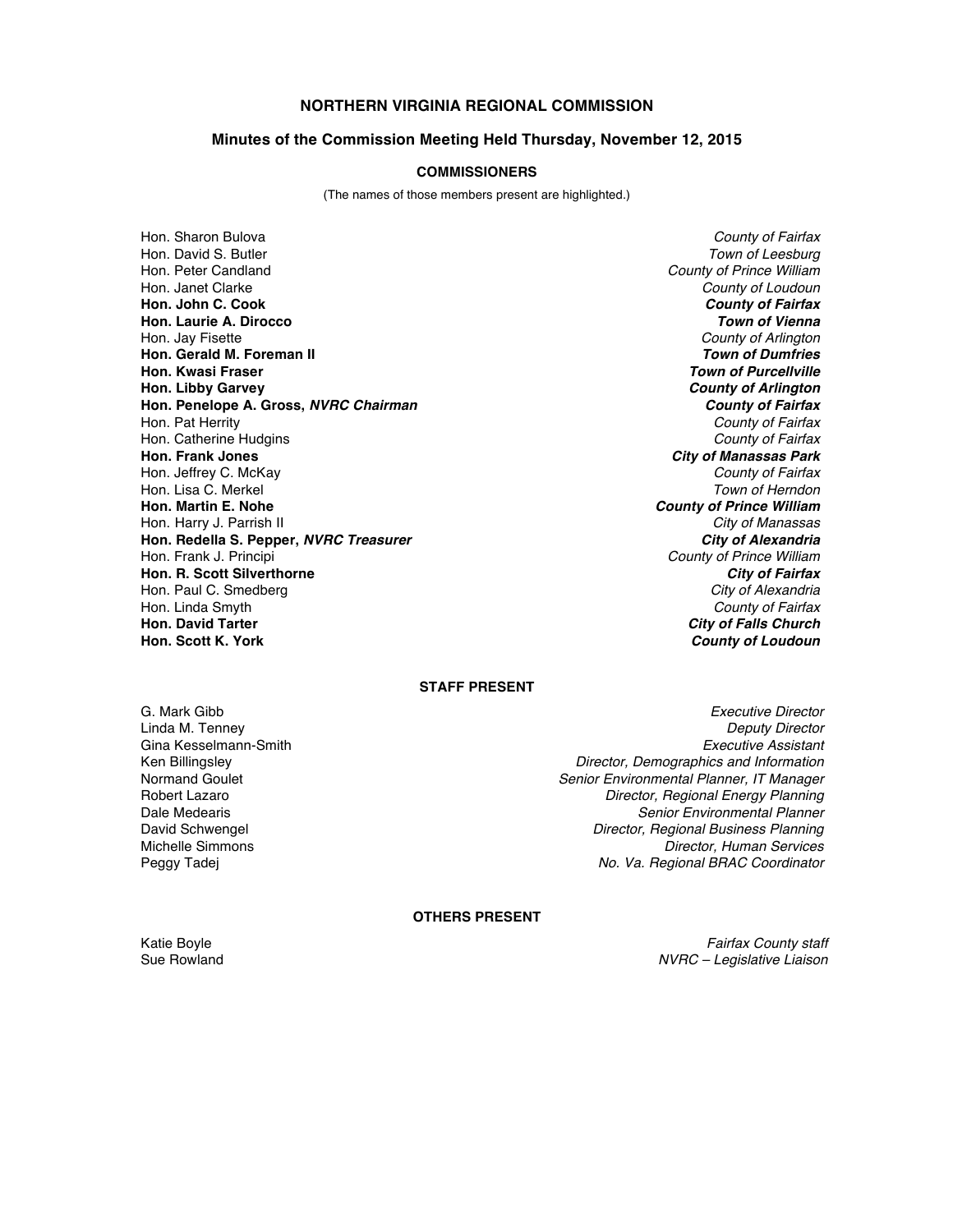Summary Minutes of the Commission November 12, 2015 Page 2

ALLEGIANCE

- CALL TO ORDER Chairman Gross called the meeting to order at 7:48 p.m.
- PLEDGE OF The Pledge of Allegiance was recited by all present.
- ROLL CALL The roll was called and all members present or absent were noted for the record.

MINUTES Commissioner York moved approval of the Commission meeting minutes of September 24, 2015. The motion was seconded by Commissioner Garvey and carried unanimously.

> Commissioner Dirocco and Commissioner Jones abstained, as they didn't attend the last Commission meeting.

PRESENTATION Chairman Gross asked Ken Billingsley (NVRC staff) to present his report on "Federal Procurement Spending".

> The report examines Federal procurement from 2010 through 2014 and is based upon an analysis of more than 1.17 million Federal procurement transactions that were recorded from October 1, 2010 to September 30, 2014 (a 5-year period).

Key findings of the report indicate:

- If Northern Virginia were a State it would rank second in the nation, behind only California, in the amount of Federal procurement dollars it has received over the past five years. The other geographical portion of Virginia collectively would have ranked  $7<sup>th</sup>$  in the nation.
- Federal procurement spending in Virginia grew from \$21.2 billion in 2000 to \$54.9 billion in 2008. Each year the base amount increased, and in six of eight years grew by double-digit percentage increases, reaching a historic peak in 2011 when the amount topped \$60 billion.
- Federal procurement spending abruptly shot downward from \$60.1 billion in 2011 to \$51.1 billion in 2013, a 21% decrease in two years time, before rebounding in 2014 with a 2% increase.
- When the reductions in Federal procurement occurred, almost 90% of the \$9 billion decrease from 2011 to 2014 resulted from reductions in defense spending.
- Northern Virginia absorbed 76% of the procurement reductions, while Hampton Roads absorbed 11%.
- Over the period of the study Northern Virginia received \$219 billion or 75% of every procurement dollar spent in the Commonwealth.
- Approximately 90% (equivalent to \$261 billion) of Federal procurement spending in Virginia occurs in ten jurisdictions. In rank order, based on obligated contract award amounts, they are: Fairfax County, Arlington County, City of Newport News, City of Norfolk, Loudoun County, Prince William County, City of Alexandria, Virginia Beach and the Cities of Portsmouth and Hampton.

Mr. Billingsley concluded with saying that it is in Northern Virginia where the presence of the Federal Government has and will continue to have its greatest impact on the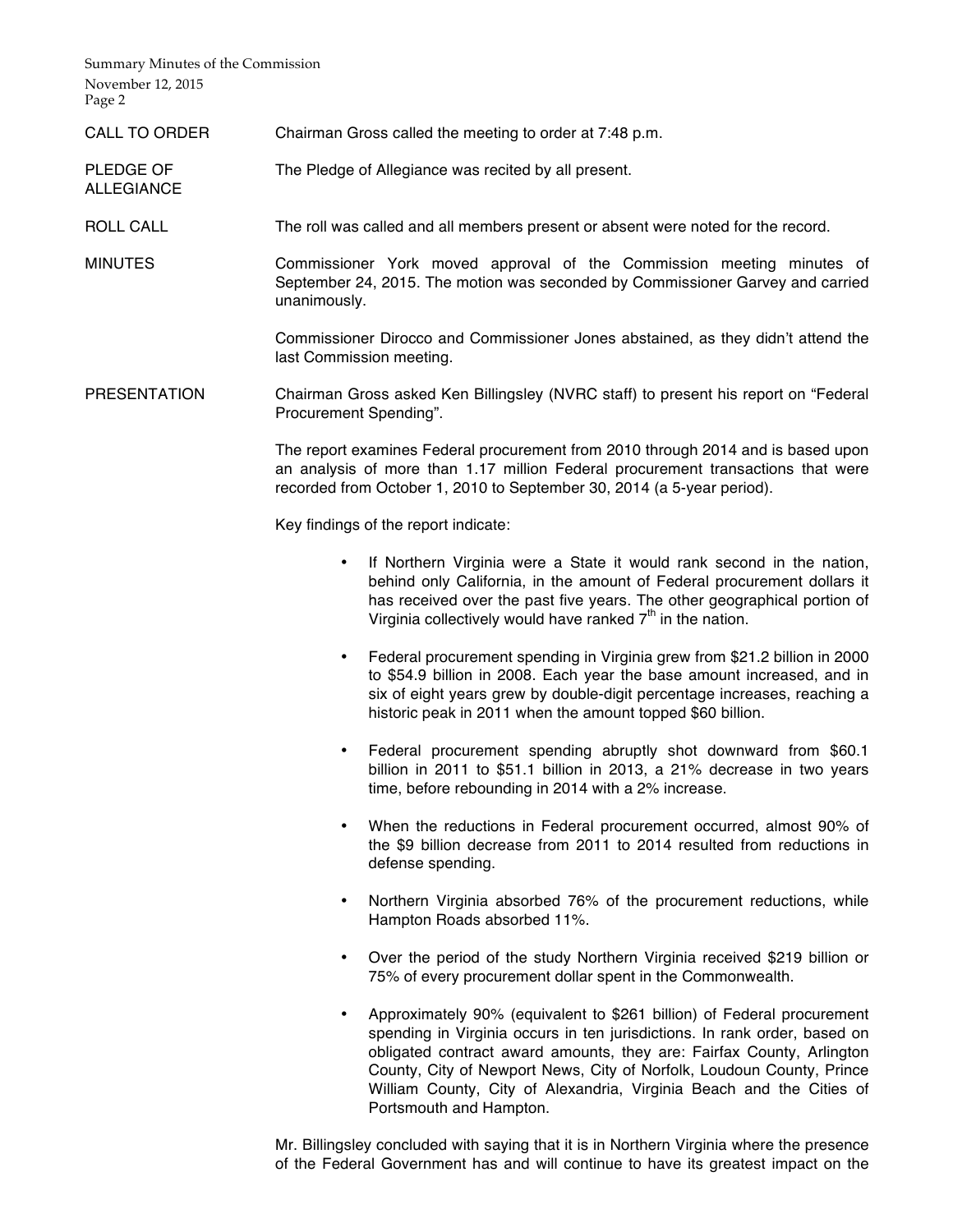Summary Minutes of the Commission November 12, 2015 Page 3

economy and the budget of the State.

*Questions and answers* Commissioner Garvey expressed reservations whether this report should be public. And if the Northern Virginia Regional Commission publicizes it, this should be done with caution.

> Commissioner York asked for a link or an electronic copy of this report to share with his board, staff, etc. He also expressed concerns about sharing these findings. The question might come up, why so much money is going into Northern Virginia.

> Commissioner Jones commented that this report shows that Sequestration would have a dramatic effect on this region. The numbers in this report are proof of it.

> Commissioner Fraser asked if there was a strategy for economic diversity in place to not depend on federal money. Chairman Gross affirmed that this strategy exists to withstand future storms. She also added that this report works right into the workforce strategy that is currently being developed.

> Commissioner Garvey brought up concerns whether there is a way to show that the Federal Government is getting good value for their money and if it weren't spending this money in Northern Virginia, the results wouldn't be as good.

> Chairman Gross commented that this report is enlightening and the next step is going to be to circulate it among the Commission members. This report can also be used for the workforce development.

> Mr. Gibb added that this report was funded through the Commonwealth of Virginia (FACT Fund) and so it will be going to the Governor's office. This report has statewide implications.

Printed copies of the report were distributed and Mr. Gibb went through the slides:

EXECUTIVE DIRECTOR'S REPORT

- Solarize Campaign Recap
- Blanket/Coat Drive Kick Off
- Blanket/Coat Drive Kick Off Media Coverage
- Plant NoVA Natives Leadership Training
- International Program
- Potomac Heritage National Scenic Trails Summit
- JBM-HH/Arlington County Partnership
- Community, Military & Federal Facility Partnership

Mr. Gibb then added that on October 30, 2015 members of the NovaRegion Foundation's Board of Directors held their organizational meeting via conference call. The Bylaws were approved and Officers were elected. Commissioner Garvey will act as initial Foundation Board President. Commissioner Jones will act as initial Foundation Board Treasurer and Mr. Gibb will serve as Secretary. An IRS Employer Identification Number (EIN) has been obtained, which is required before the 501c3 application can be submitted. And the Board agreed to meet after the first of the year to review the proposed 501c3 application and discuss recruitment of additional board members.

Mr. Gibb also mentioned the Urban Crescent Meeting that is taking place December 11, 2015, in Fredericksburg, VA and invited all the Commissioners again referring to the initial invitation letter. Since 2009, the Commonwealth has reduced its share of funding for public education by approximately \$1 billion. State funding on a per pupil inflation adjusted basis has decreased from \$4,275 per pupil in 2009 to \$3,655 per pupil in 2015. This reduction in state funding has caused challenges for local